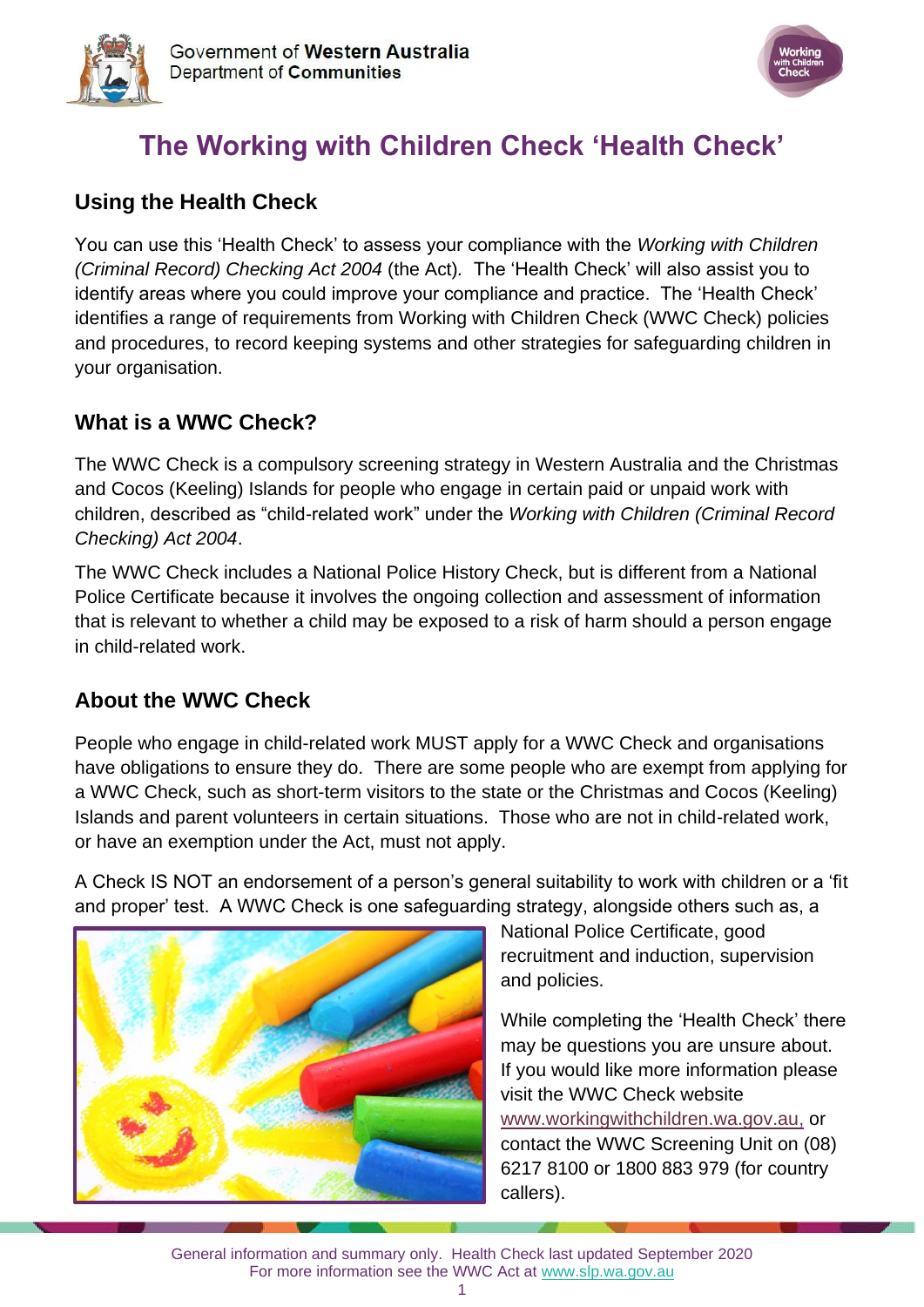| Answer the following questions about WWC Checks in your organisation:                                                                                                                                                            |                                                                                                                                                                                                                                                                                                                                                                                                                                                                                                                          |            |           |               |  |
|----------------------------------------------------------------------------------------------------------------------------------------------------------------------------------------------------------------------------------|--------------------------------------------------------------------------------------------------------------------------------------------------------------------------------------------------------------------------------------------------------------------------------------------------------------------------------------------------------------------------------------------------------------------------------------------------------------------------------------------------------------------------|------------|-----------|---------------|--|
|                                                                                                                                                                                                                                  | Keep the completed 'Health Check' with your other WWC Check records.                                                                                                                                                                                                                                                                                                                                                                                                                                                     |            |           |               |  |
|                                                                                                                                                                                                                                  |                                                                                                                                                                                                                                                                                                                                                                                                                                                                                                                          |            |           |               |  |
|                                                                                                                                                                                                                                  |                                                                                                                                                                                                                                                                                                                                                                                                                                                                                                                          |            |           |               |  |
|                                                                                                                                                                                                                                  |                                                                                                                                                                                                                                                                                                                                                                                                                                                                                                                          |            |           |               |  |
|                                                                                                                                                                                                                                  |                                                                                                                                                                                                                                                                                                                                                                                                                                                                                                                          |            |           |               |  |
|                                                                                                                                                                                                                                  | <b>Your Organisational Profile</b>                                                                                                                                                                                                                                                                                                                                                                                                                                                                                       | <b>Yes</b> | <b>No</b> | <b>Unsure</b> |  |
| 1.                                                                                                                                                                                                                               | Can you identify ALL categories of child-related work<br>relevant to the services or main activities your organisation<br>provides to children?                                                                                                                                                                                                                                                                                                                                                                          |            |           |               |  |
|                                                                                                                                                                                                                                  | See <b>Factsheet 1: What is 'Child-Related Work'?</b> on the WWC Check website<br>(www.workingwithchildren.wa.gov.au> Resources> Resources for employers and<br>organisations) for a list of the categories of child-related work. There may be more<br>than one category of child-related work to describe the work individuals do within<br>your organisation. For example a coach at a school has two relevant categories -<br>3 (an education institution for children) and 4 (coaching or private tuition service). |            |           |               |  |
| 2.                                                                                                                                                                                                                               | Can you identify the workers (employees, volunteers and<br>students) at your organisation who engage in 'child-related<br>work' and require a WWC Check?                                                                                                                                                                                                                                                                                                                                                                 |            |           |               |  |
| For more information about how to identify who is engaging in 'child-related work'<br>please visit the Who needs a WWC Check page on the WWC Check website<br>(www.workingwithchildren.wa.gov.au> About> Who needs a WWC Check?) |                                                                                                                                                                                                                                                                                                                                                                                                                                                                                                                          |            |           |               |  |
| 3.                                                                                                                                                                                                                               | Do you know how many workers are employed or engaged in<br>'child-related work' by your organisation?                                                                                                                                                                                                                                                                                                                                                                                                                    |            |           |               |  |
|                                                                                                                                                                                                                                  | <b>WWC Cards</b>                                                                                                                                                                                                                                                                                                                                                                                                                                                                                                         | <b>Yes</b> | No        | <b>Unsure</b> |  |
| 4.                                                                                                                                                                                                                               | Do all of your workers (employees, volunteers and students),<br>who are required to have a WWC Check, have a valid WWC<br>Card or have they applied for one?                                                                                                                                                                                                                                                                                                                                                             |            |           |               |  |
| 5.                                                                                                                                                                                                                               | Does your organisation advise the WWC Screening Unit of<br>new workers who already have valid WWC Cards?                                                                                                                                                                                                                                                                                                                                                                                                                 |            |           |               |  |

Organisations can advise the WWC Screening Unit of workers who have WWC Cards through other employment by completing the [Register card holders form](https://workingwithchildren.wa.gov.au/employers-organisations/online-services/registeremployees) on the WWC Check website (www.workingwithchildren.wa.gov.au> Employers & Organisations> Online services> Register card holders)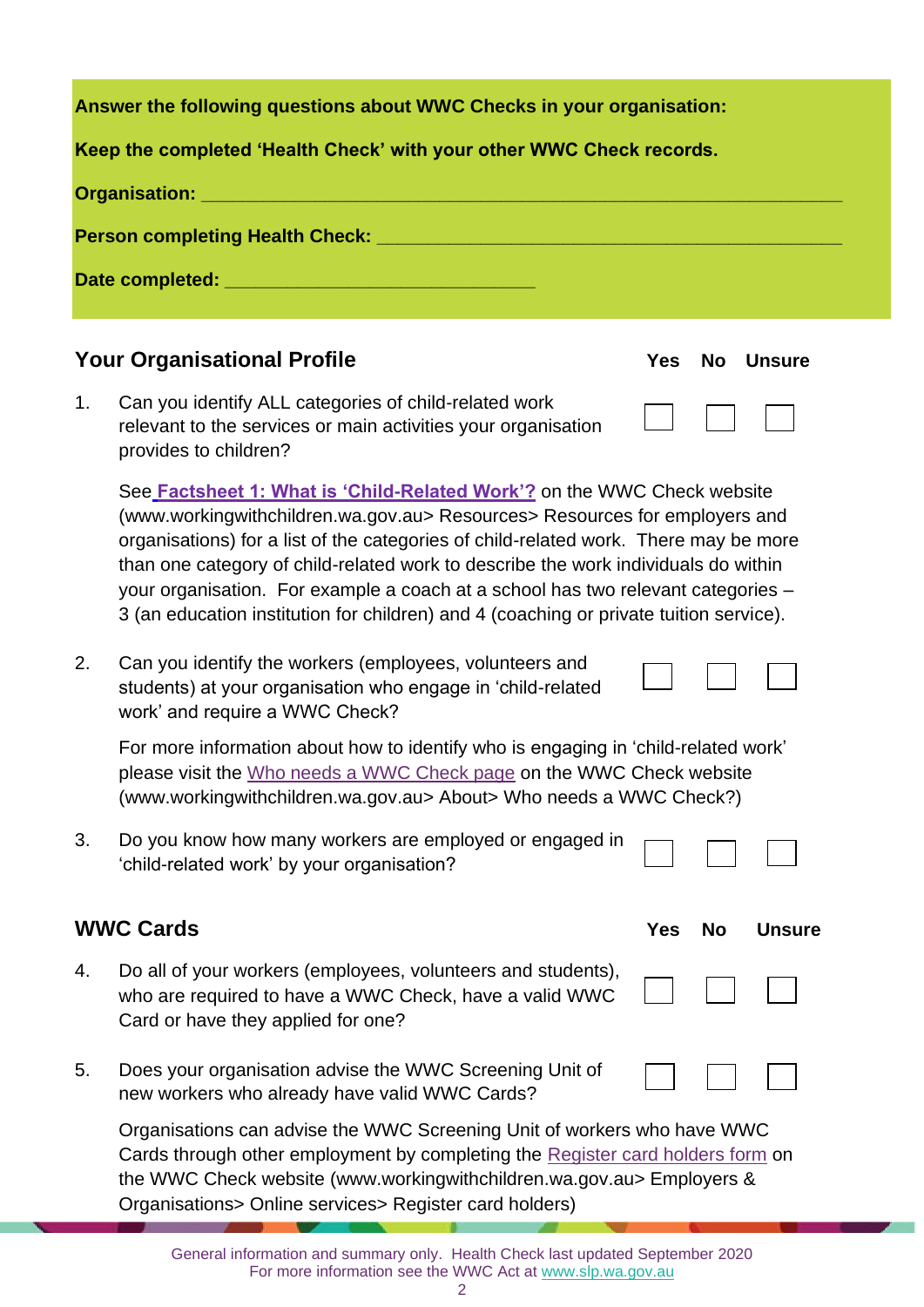| <b>Negative Notices</b> |                                                                                                                                                                                                                                                                                                                                                                                          | <b>Yes</b> | <b>No</b> | <b>Unsure</b> |
|-------------------------|------------------------------------------------------------------------------------------------------------------------------------------------------------------------------------------------------------------------------------------------------------------------------------------------------------------------------------------------------------------------------------------|------------|-----------|---------------|
| 6.                      | Does your organisation have a process/procedure to deal with<br>an Interim Negative Notice and Negative Notice received from<br>the WWC Screening Unit?                                                                                                                                                                                                                                  |            |           |               |
|                         | If a worker is issued with an Interim Negative Notice or Negative Notice they<br>MUST NOT engage in child-related work. As an organisation you are responsible<br>to ensure they do not.                                                                                                                                                                                                 |            |           |               |
|                         | <b>Record Keeping</b>                                                                                                                                                                                                                                                                                                                                                                    | <b>Yes</b> | <b>No</b> | <b>Unsure</b> |
| 7.                      | Does your organisation have a system to record and monitor<br>compliance of WWC Checks?                                                                                                                                                                                                                                                                                                  |            |           |               |
|                         | It is important that organisations keep records to demonstrate their compliance<br>with the Act and document all governance decisions about WWC Checks in the<br>organisation. For an example see our WWC Check Record Keeping Spread<br>Sheet on the Record keeping page on the WWC Check website<br>(www.workingwithchildren.wa.gov.au> Employers & Organisations> Record<br>keeping). |            |           |               |
|                         |                                                                                                                                                                                                                                                                                                                                                                                          |            |           |               |
|                         | <b>WWC Check Policies and Procedures/Processes</b>                                                                                                                                                                                                                                                                                                                                       | <b>Yes</b> | <b>No</b> | <b>Unsure</b> |
| 8.                      | Does your organisation have policies which include or relate to<br><b>WWC Checks?</b>                                                                                                                                                                                                                                                                                                    |            |           |               |
|                         | For example you may have a Child Protection Policy which includes information<br>about WWC Checks.                                                                                                                                                                                                                                                                                       |            |           |               |
| 9.                      | Does your organisation have a process/procedure to identify<br>workers (employees, volunteers and students) who engage in<br>child-related work?                                                                                                                                                                                                                                         |            |           |               |
| 10.                     | Does your organisation have a process/procedure to ensure<br>that workers who engage in child-related work have a current<br>WWC Check or have applied for one prior to commencing their<br>child-related work?                                                                                                                                                                          |            |           |               |
| 11.                     | Does your organisation have a process/procedure to ensure<br>workers renew their WWC Cards before they expire?                                                                                                                                                                                                                                                                           |            |           |               |

WWC Cards expire every three years. It is important for your organisation to have a process to ensure workers have renewed their WWC Card before it expires. It is recommended workers renew at least one month before their WWC Card expires, and no earlier than three months.